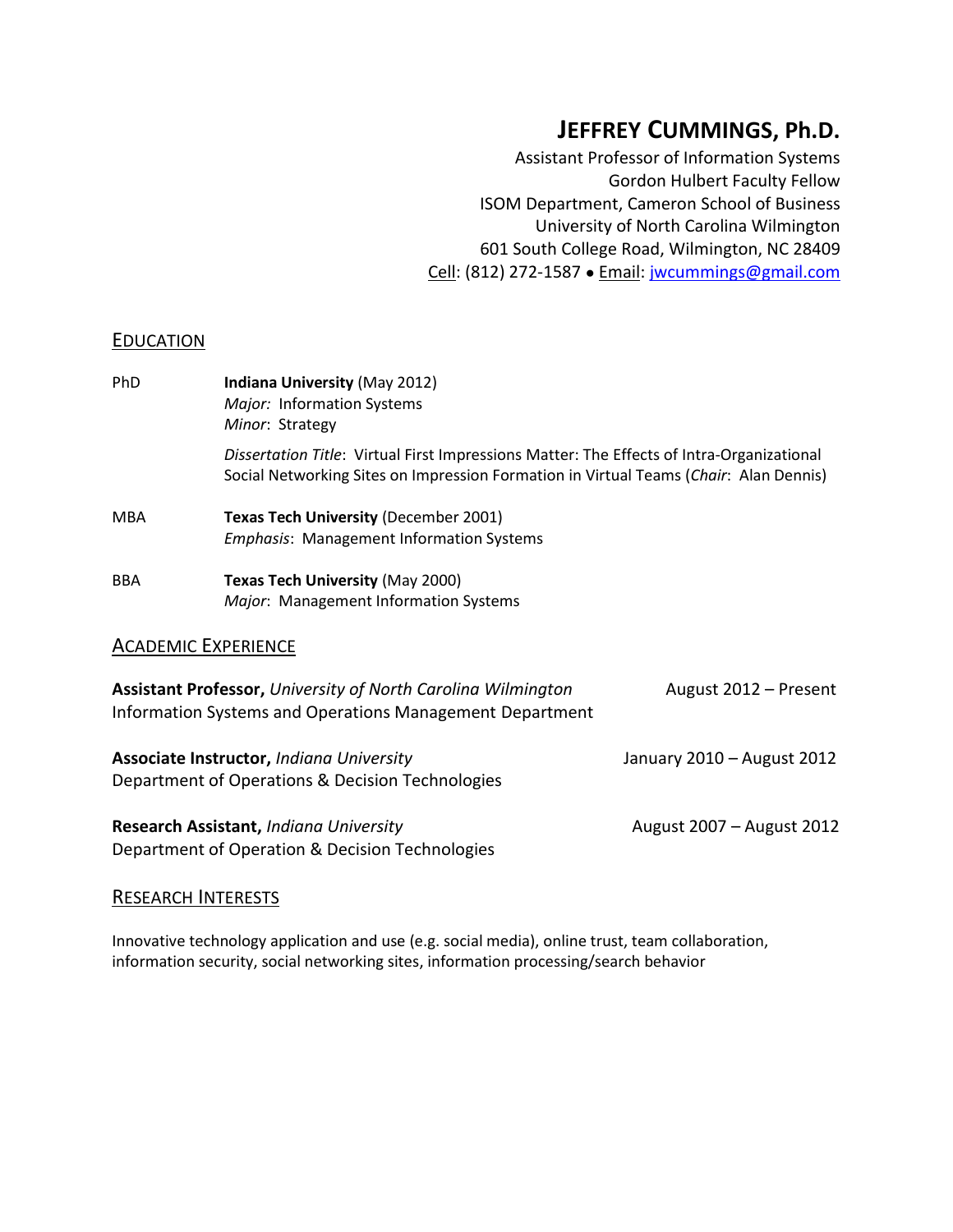## RESEARCH EXPERIENCE

#### **Journal Publications***:*

- Matook, S., Cummings, J. & Bala, H. (2015). Are you feeling lonely? The Impact of Relationship Characteristics and Online Social Network Features on Loneliness. *Journal of Management Information Systems*, 31(4), 278-310.
- Cummings, J. & Hill, S. (2015). Enhancing the Classroom Experience: Instructor Use of Tablets. *Information Systems Education Journal*, 13(3), 81-99.
- Kleinberg, H., Reinicke, B. & Cummings, J. (2015). Cyber Security Best Practices: What to do? *Journal of Information Systems Applied Research*, 8(2), 52-59.
- Janicki, T., Cummings, J. & Healy, R. (2015). Incorporating a Human-Computer Interaction Course into Software Development Curriculums. *Information Systems Education Journal*, 13(2), 81-98.
- Cummings, J., Janicki, T. & Kline, D. (2014). Shifting Technological Landscape: IT Departments and Anticipated Technological Changes. *Journal of Information Systems Applied Research*, 7(4), 37-49.
- Reinicke, B. A. & Cummings, J. (2014). Can Social Media aid Software Development? *Journal of Information Systems Applied Research*, 7(3), 56-64.
- Janicki, T., Cummings, J. & Kline, D. (2014). Information Technology Job Skill Needs and Implications for Information Technology Course Content. *Information Systems Education Journal*, 12(6), 59-70.
- Taylor, N., Dennis, A.R. & Cummings, J. (2013). Situational Normality and the Shape of Search: The Effects of Time Delays and Information Presentation on Search Behavior. *Journal of the American Society of Information Science and Technology,* 64(5), 909-928*.*
- Cummings, J. (2013). The Impact of Intra-Organizational Social Networking Sites on Impression Formation. *Journal of Information Systems Applied Research*, 6(2), 40-50.
- Blake, R. T., Massey, A. P., Bala, H., Cummings, J. & Zotos, A. (2010). Driving health IT implementation success: Insights from The Christ Hospital. *Business Horizons, 53*(2), 131-138.

## **Selected Refereed Conference Proceedings:**

- Cummings, J. & Hill, S. (2015). Bringing Innovation to the Classroom: Instructor Use of Tablets to Improve Classroom Tasks across Varying Learning Styles. *Twenty-first Americas Conference on Information Systems*, Puerto Rico.
- Cummings, J. & Dennis, A. (2014). Do SNS Impressions Matter? Virtual Team and Impression Formation in the Era of Social Technologies. *Twentieth Americas Conference on Information Systems*, Savannah, GA.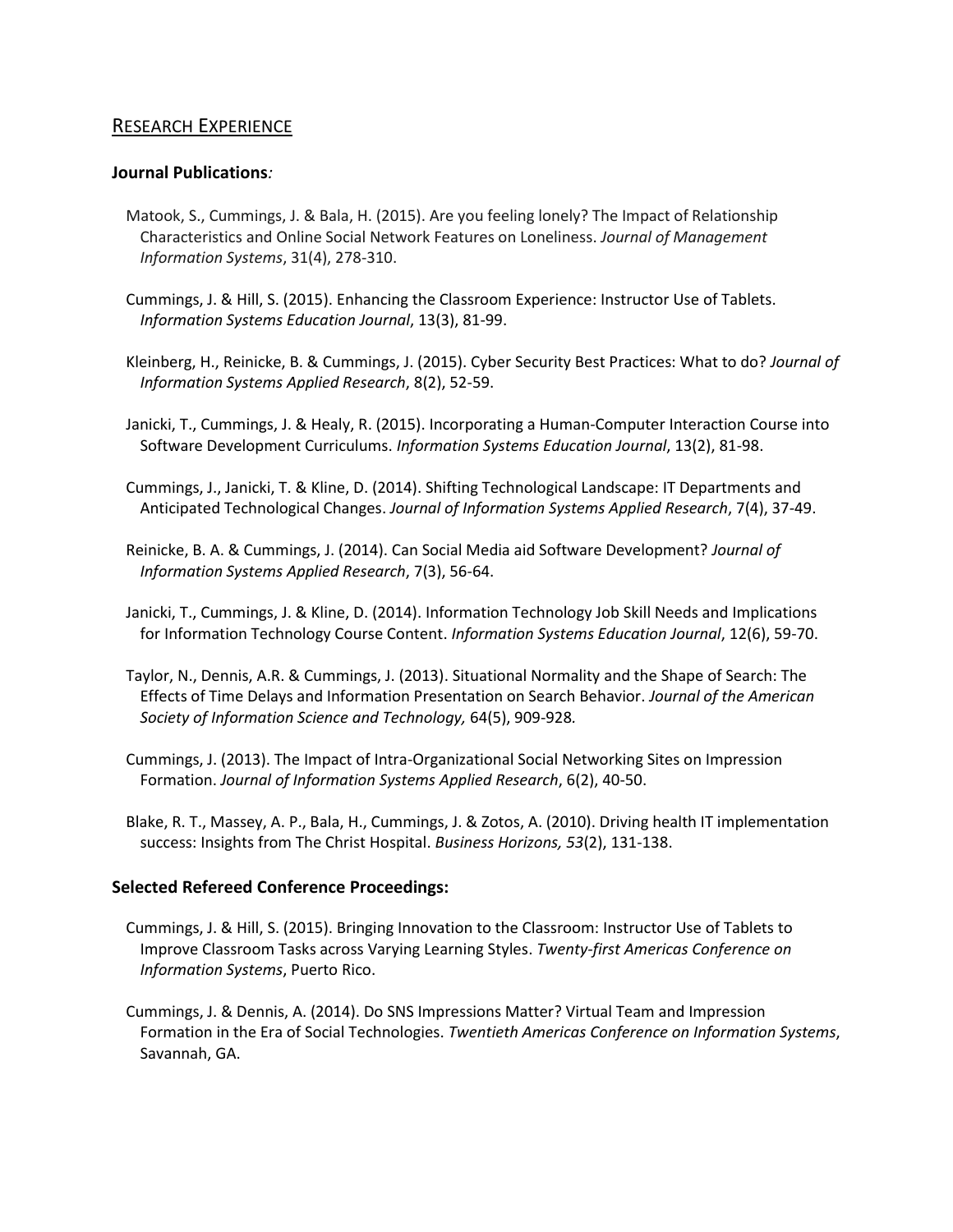- Cummings, J. & Reinicke, B. A. (2014). Enterprise SNS Use and Profile Perceptions: A Comparison of Cultures. *Twentieth Americas Conference on Information Systems*, Savannah, GA.
- Cummings, J. & Hill, S. (2014). Enhancing the Classroom Experience: Instructor Use of Tablets. *Information Systems Education Conference*, Baltimore, MD.
- Kleinberg, H., Reinicke, B. & Cummings, J. (2014). Cyber Security Best Practices: What to do? *Annual Conference for IS Applied Research*, Baltimore, MD.
- Janicki, T., Cummings, J. & Healy, R. (2014). Incorporating a Human-Computer Interaction Course into Software Development Curriculums. *Information Systems Education Conference*, Baltimore, MD.
- Cummings, J. (2012). The Impact of Intra-Organizational Social Networking Sites on Impression Formation. *Proceedings of the 5th Annual Conference for IS Applied Research,* New Orleans, LA*.*
- Cummings, J., Massey, A.P. & Ramesh, V. (2009). Web 2.0 Proclivity: Understanding How Personal Use Influences Organizational Adoption. *Proceedings of the 27th ACM International Conference on Design of Communication*, Bloomington, IN.

#### **Research in Progress:**

Cummings, J. & Dennis, A.R. (Under Review (2nd round), *MISQ*) "Virtual First Impressions Matter: The Effect of Social Networking Sites on Impression Formation in Virtual Teams."

Cummings, J., Dennis, A.R., O'Donoghue, S. & Cooney, K. (Under Review, *JMIS*) "The Effects of Social Media: An Event Study."

Dennis, A.R., Cummings, J. & Hegde, A. (preparing for submission, *MISQ*) "The Influence of Enterprise Social Networking Profile Designs on Knowledge Sharing Intentions in Virtually Collaborative Teams."

Cummings, J. (literature review and analysis, target: *EJIS*) "The Moderating Effect of User Engagement on User Behaviors and Impressions in Enterprise SNS"

Cummings, J. & Reinecke, B. (literature review and analysis, target: *JIT*) "Cultural Differences and Enterprise SNS Use: Is It All for Fun?"

Cummings, J. & Kline, D. (data collection and analysis, target: *tbd*) "A Longitudinal Study of Security Perceptions and Online Trust."

Cummings, J. & Mautz, R. (data collection, target: tbd) "Heuristics and SNS: An Analysis of Impressions using Eye-Tracking."

Klienberg, H., Reinecke, B. & Cummings, J. (finalizing for submission, target: *JMIS*) "Theory of CyberSecurity within Organizations."

Cummings, J., Kline, D. & Abate, M. (finalizing for submission, target: *International Journal of Network Management*) "An Applied Case of an IPv6 Conversion in a Midsized Business LAN"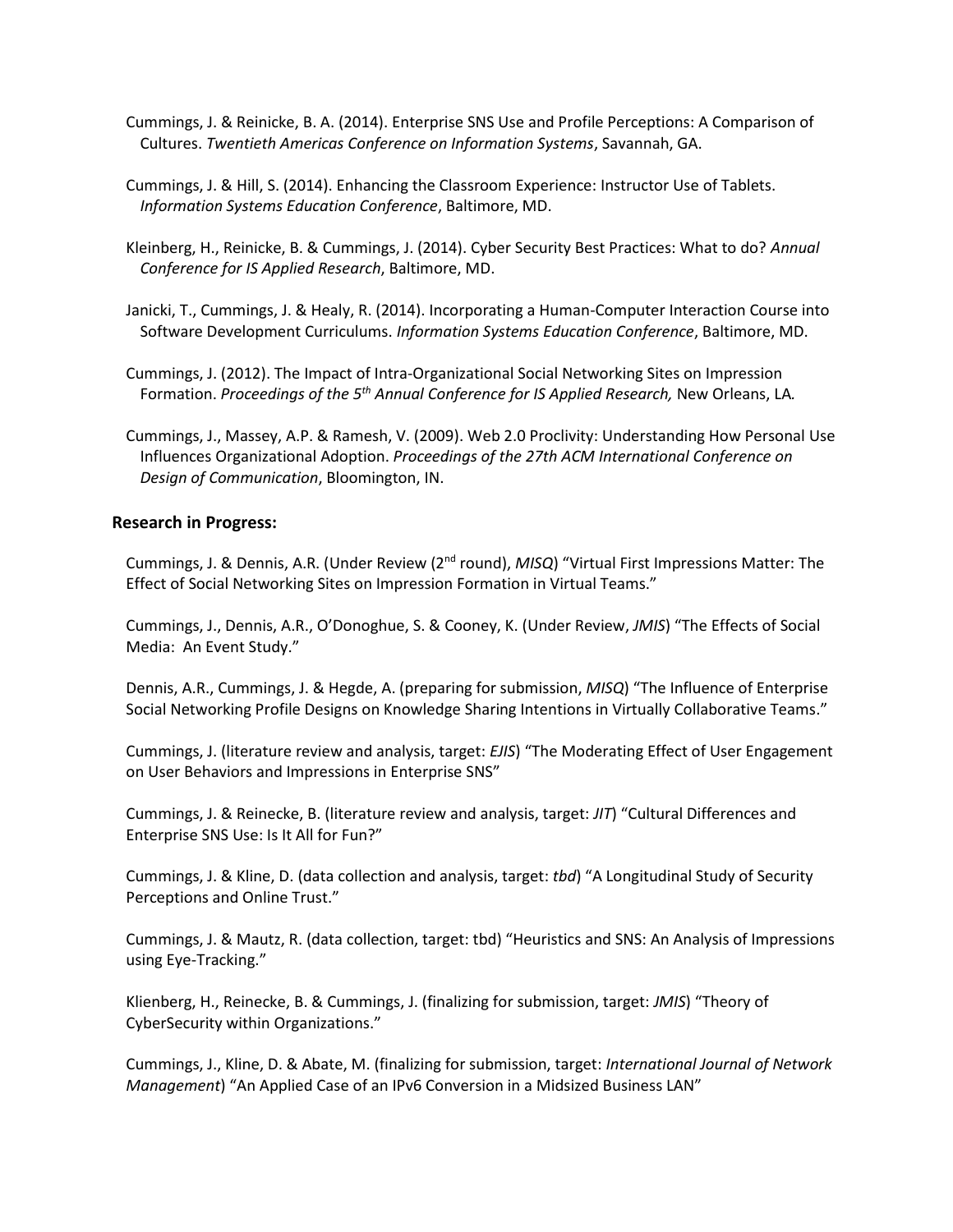## TEACHING EXPERIENCE

*University of North Carolina Wilmington* August 2012 – Present Information Systems and Operations Management Department

*Introduction to Information Systems (MIS213) – Taught 8 times* An introductory course for all business majors covering IS concepts and skills including Excel and Access

*Introduction to Business Application Development (MIS216) – Teaching Fall 2015* An introduction to computer programming in a business context using a modern high level programming language. Topics include program flow constraints, programming logic, objects, and other basic programming techniques. Emphasis is on good style, and the creation of high-quality applications that help the organization.

## *Web/Device Development (MIS310) – Taught 1 time*

Study of the design and creation of basic Web pages in the business environment. Topics include page structure, human computer interface design, style sheets, reusability, and design basics. An emphasis is placed on best industry practice and responsive design. Focus of course is on HTML5, CSS3 and Bootstrap.

#### *Business Telecommunications (MIS323) – Taught 3 times*

An upper level course covering the role of telecommunications in businesses, including relevant terminology, concepts, hardware, software, protocols and architectures. Topics include the design, purchase, integration, and use of telecommunications technologies and systems.

*Information Technology Project Management (MIS419/MIS519) – Taught 2 times* An upper level course introducing students to the fundamentals of project management, beginning with project definition through the post-project review. An emphasis is placed on applying project management concepts and techniques to IT projects.

#### *Information Security Management (MIS534) – Taught 3 times*

A graduate level course examining the current standards of due care and best business practices in Information Security. Focus is on evaluation and selection of optimal security posture. Topics include evaluation of security models, risk assessment, threat analysis, organizational technology evaluation, security implementation, disaster recovery planning and security policy formulation and implementation.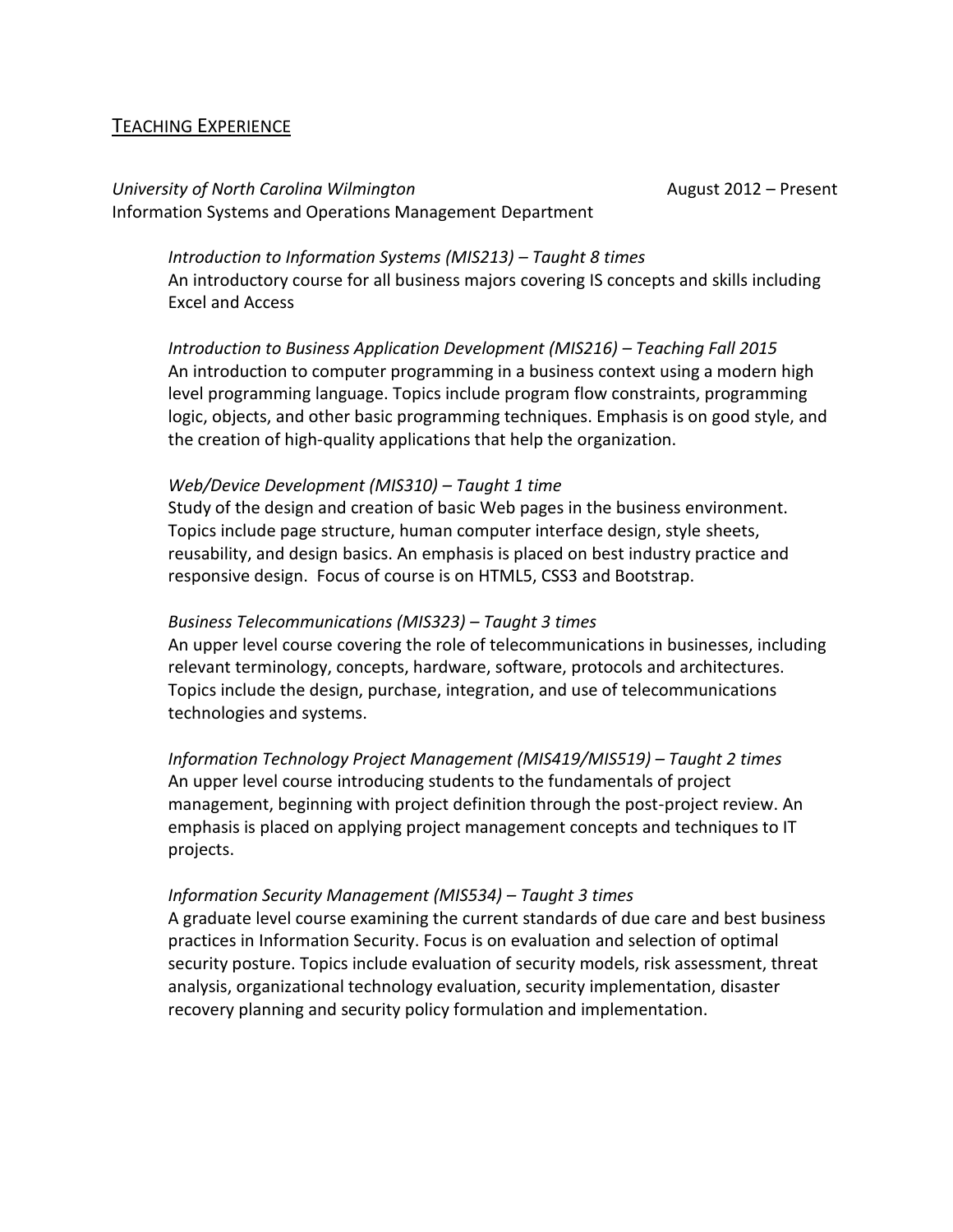Department of Operations & Decision Technologies

## *Project Management and Systems Analysis (S310) – Taught 2 Times*

An undergraduate course designed to allow students to develop the knowledge and skills necessary for successfully analyzing business problems & opportunities while designing systems to address these problems and/or opportunities. Topics covered include concepts of object-oriented systems analysis and design, unified modeling language (UML), and project management.

## *Technology Infrastructure (S305) – Taught 3 times*

An undergraduate course providing a basic understanding of the technical and managerial aspects of data communications and networking infrastructure. Topics include coverage of the OSI and Internet Models, how messages move from client to client through the Internet, network design of infrastructure from LAN through WAN, and network management including security and performance improvements.

## STUDENT EVALUATION SUMMARY

| <b>Evaluation Question</b> | MIS213 | MIS310 | MIS323 | MIS419 | MIS519 | MIS534 |
|----------------------------|--------|--------|--------|--------|--------|--------|
| UNCW (FA13-                |        |        |        |        |        |        |
| Present)*: Overall, I      |        |        |        |        |        |        |
| rate this instructor an    | 4.88   | 5.00   | 4.76   | 4.95   | 5.00   | 5.00   |
| excellent teacher.         |        |        |        |        |        |        |
| (scored 1-5 scale, 5 high) |        |        |        |        |        |        |
| <b>UNCW (FA12 - SP13):</b> |        |        |        |        |        |        |
| Instructor overall         | 6.29   |        |        |        |        | 6.00   |
| teaching effectiveness:    |        |        |        |        |        |        |
| (scored 1-7 scale, 7 high) |        |        |        |        |        |        |

\* *Starting Fall 2013, evaluations are now calculated on a 5-point scale.*

# RELEVANT PROFESSIONAL EXPERIENCE

**Senior Systems Analyst,** *Reliant Energy* May 2002 – August 2007 Position responsibilities included analysis and ongoing maintenance of the customer billing system, interaction with users to improve functionality, monitoring/maintenance of billing process and programming/design within SAP Utilities (IS-U). Skills: COBOL, ABAP (SAP), VB.Net

**Network Support Specialist**, American State Bank January 2000 – December 2000 Worked in both teams and individually at a billion dollar bank with 25 branches within Lubbock and throughout West Texas; Maintained their network and worked directly on PCs at all branches of the bank. Maintained Ethernet Network including setting up servers, switches, PCs, and routers for new and existing networks. Other responsibilities included hardware maintenance and software maintenance of all computers and network equipment.